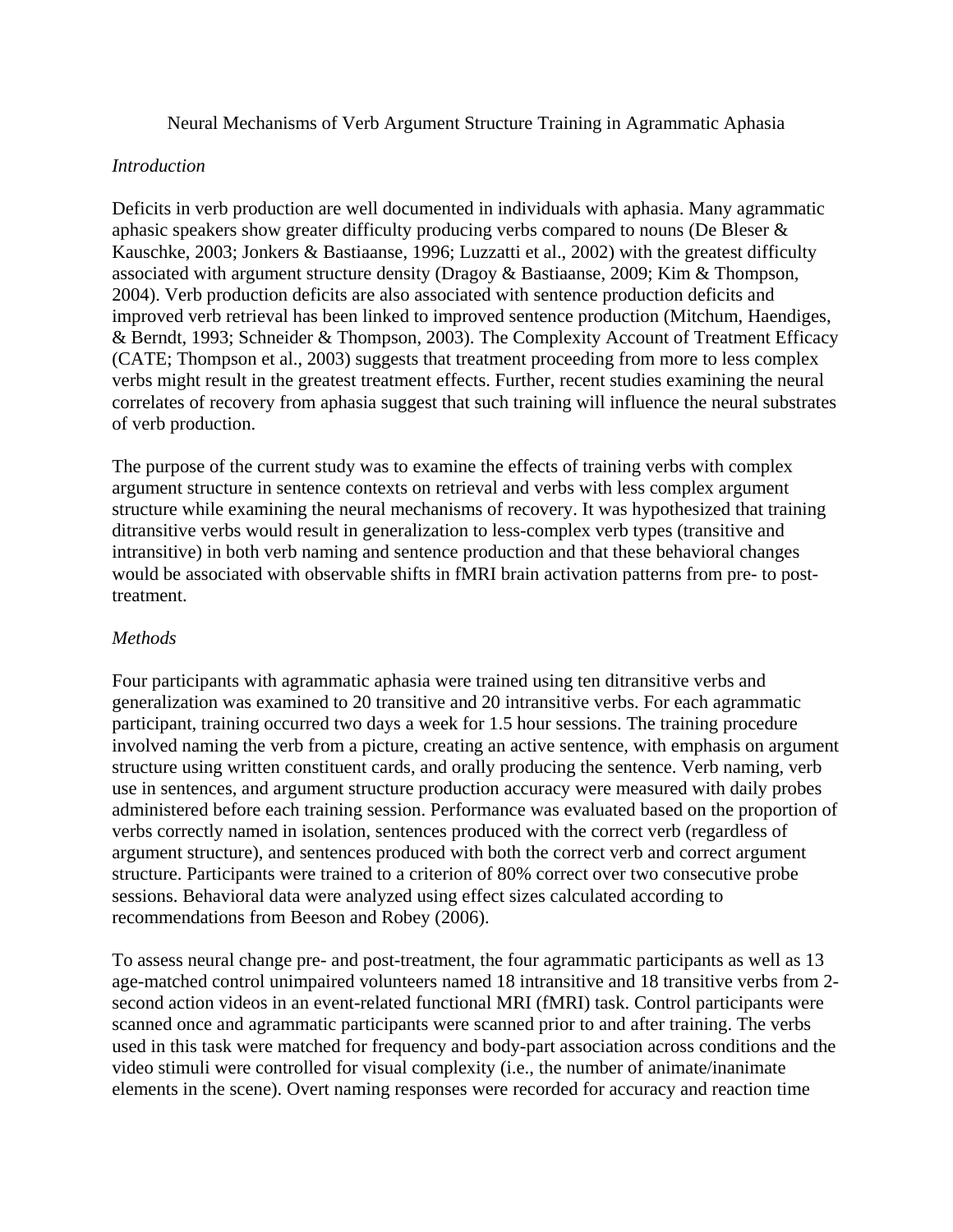using custom-built software designed to reduce scanner noise.

## *Results & Discussion*

For the contrast of transitive>intransitive verb naming, controls showed activation in bilateral BA 44 and BA6; LH BA 40 and 7; and RH BA 2. For the contrast of intransitive>transitive verb naming, controls showed no activation. This pattern of activation reflects increased processing cost for retrieval of verbs with more complex lexical representations, supporting the results of previous fMRI studies (Ben-Shachar et al., 2003; Thompson et al., 2007; and others).

Results of verb argument structure training on behavioral and neural changes in the agrammatic patients showed different patterns across participants (see Figure 1 for fMRI contrasts). Participants 1 and 2 demonstrated behavioral improvement for all dependent measures on both trained and untrained verbs. However, only Participant 2 showed concomitant changes in neural activation patterns, with up-regulated and down-regulated neural activity (both main effects and for the contrast transitive>intransitive) from pre- to post-treatment. Participants 3 and 4 (both of whom showed pre-treatment ability to produce argument structure for verbs correctly named) demonstrated behavioral improvement for verbs in isolation, but only Participant 3 also showed improved production of sentences with both trained and untrained verbs. Both Participants 3 and 4, however, showed pre- to post-treatment changes in neural activation patterns, with both upand down-regulation for main effects found for Participant 3 and up-regulation for the contrast transitive>intransitive found for both participants.

Overall, changes in neural activation associated with verb argument structure treatment differed somewhat across participants. Both up- and down-regulation of activation was found in perilesional as well as right hemisphere regions and up-regulation for the contrast transitive>intransitive verb naming was found in the right superior temporal gyrus for 3 of 4 participants after three-argument verb training. These findings support fMRI patterns reported for argument structure complexity in similar agrammatic aphasic patients by Thompson and colleagues (in press).

## *References*

- Beeson, P.M. & Robey, R.R. (2006). Evaluating single-subject treatment research: lessons learned from the aphasia literature. *Neuropsychology review, 16*(4), 161-169.
- De Bleser, R., & Kauschke, C. (2003). Acquisition and loss of nouns and verbs: Parallel or divergent patterns? *Journal of Neurolinguistics, 16*, 213-229.
- Ben-Shachar, M., Hendler, T., Kahn, I., Ben-Bashat, D., & Grodzinsky, Y. (2003). The neural reality of syntactic transformations: evidence from functional magnetic resonance imaging. *Psychological Science, 14*(5), 433-440.
- Dragoy, O., & Bastiaanse, R. (2009). Verb production and word order in Russian agrammatic speakers. *Aphasiology,* 1-28.
- Jonkers, R., & Bastiaanse, R. (1996). The influence of instrumentality and transitivity on action naming in Broca's and anomic aphasia*. Brain and Language, 55,* 50-53*.*
- Kim, M., & Thompson, C. K. (2004). Verb deficits in Alzheimer s disease and agrammatism: Implications for lexical organization. *Brain & Language, 88*, 1-20.
- Luzzatti, C., Raggi, R., Zonca, G., Pistarini, C., Contardi, A., & Pinna, G. D. (2002). Verb-noun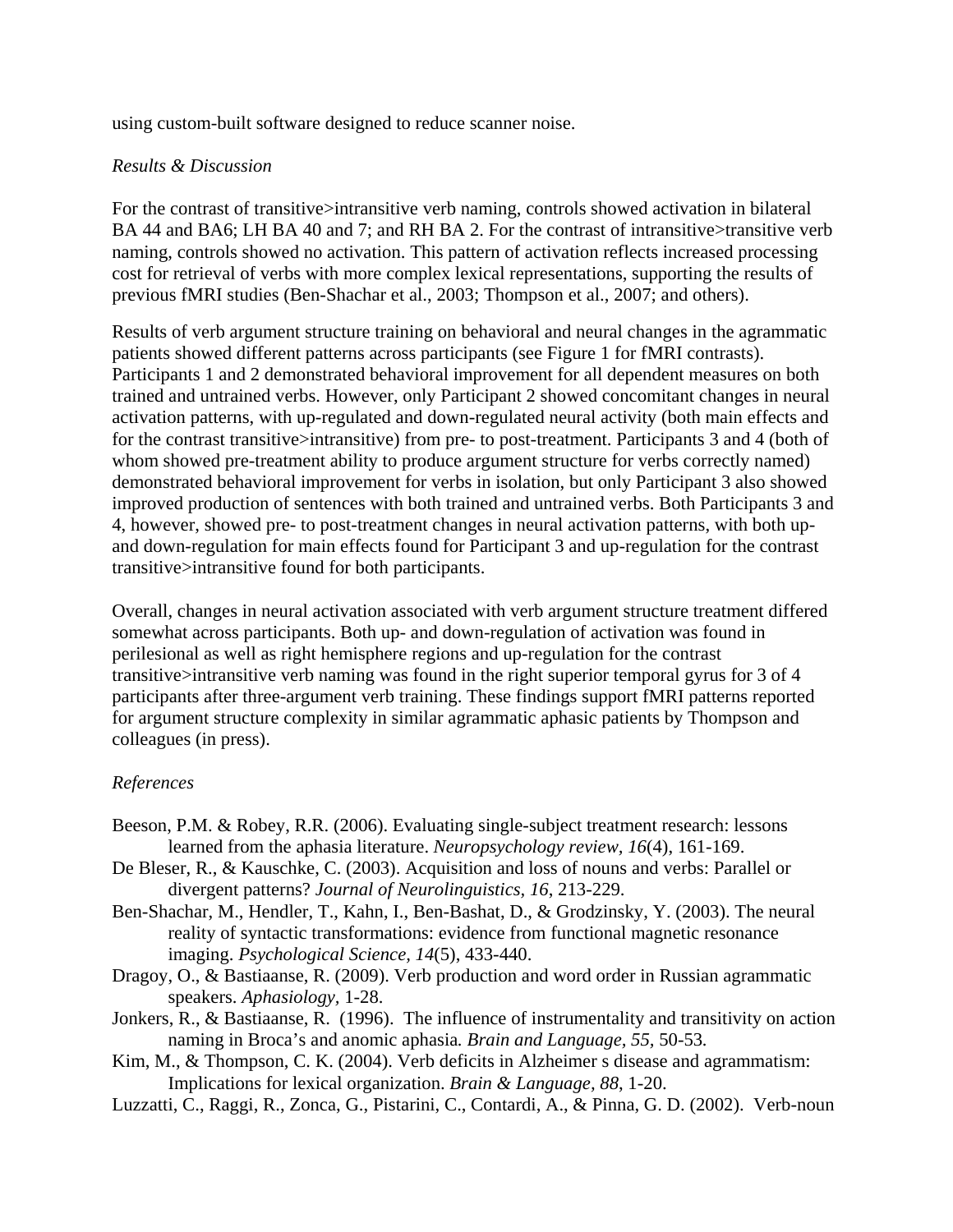double dissociation in aphasic lexical impairments: The role of word frequency and imageability. *Brain and Language, 81,* 432-444*.* 

- Mitchum, C. C., Haendiges, A. N., & Berndt, R. S. (1993). Model-guided treatment to improve written sentence production: A case study. *Aphasiology, 7(1),* 71-109*.*
- Schneider, S.L. & Thompson, C.K. (2003). Verb production in agrammatic aphasia: Influence of semantic class andargument structure properties on generalization*. Aphasiology, 17*, 213- 241.
- Thompson, C.K., Bonakdarpour, B., & Fix, S. F. (in press). Neural mechanisms of verb argument structure processing in agrammatic aphasic and healthy age-matched listeners. *Journal of Cognitive Neuroscience*.
- Thompson, C.K., Shapiro, L.P., Kiran, S., & Sobecks, J. (2003). The role of syntactic complexity in treatment of sentence deficits in agrammatic aphasia: complexity account of treatment efficacy. *Journal of Speech Language & Hearing Research, 46(3*), 591-607.